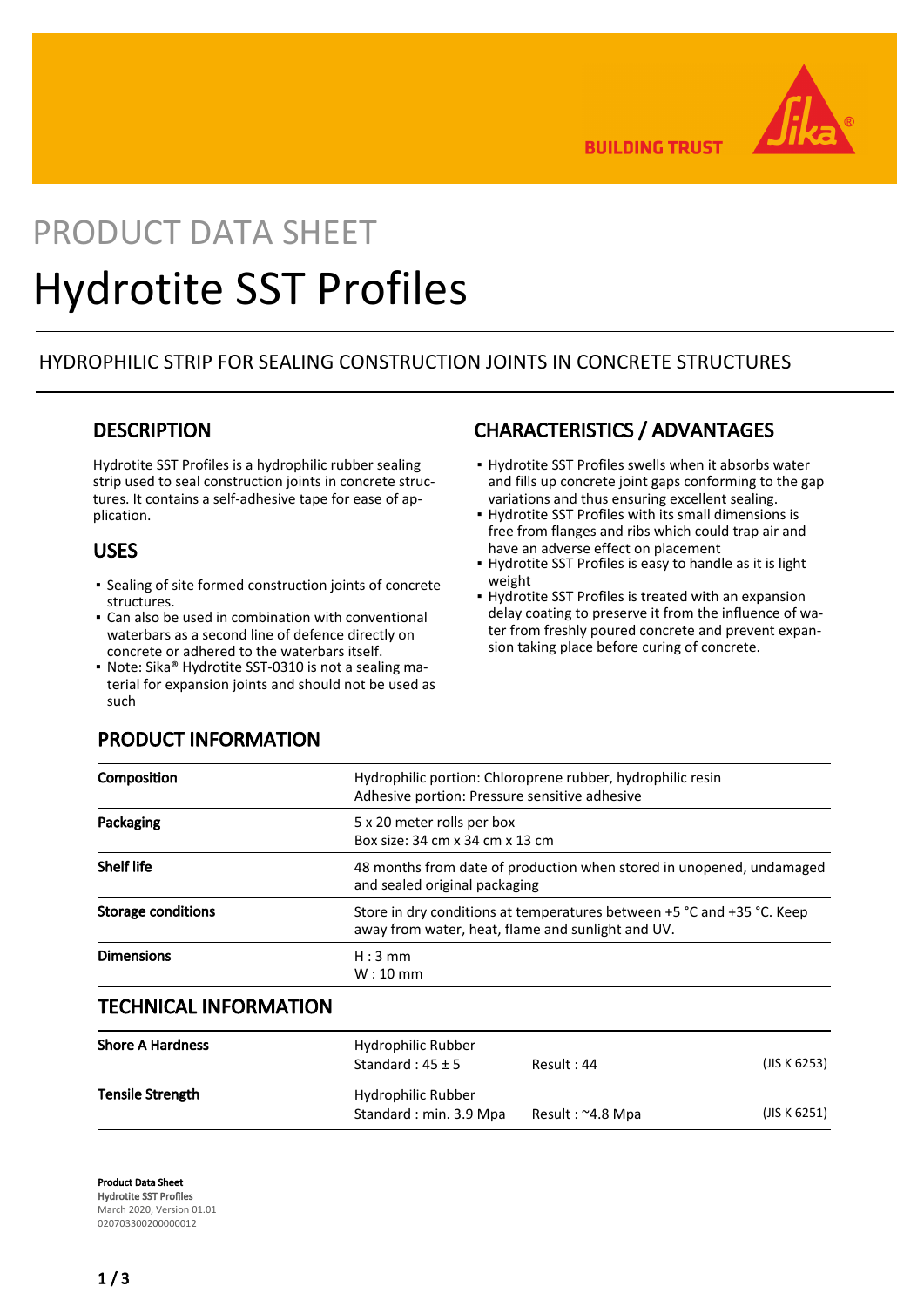| <b>Elongation</b>       | Hydrophilic Rubber<br>Standard: min. 600% | Result : ~680%                              | (JIS K 6251)    |
|-------------------------|-------------------------------------------|---------------------------------------------|-----------------|
| <b>Change of Volume</b> | Volume Expansion (%)                      | Standard: min. 200<br>Result: $\approx$ 320 | (In house test) |

## **SYSTEMS**

Compatibility The length of Hydrotite SST Profiles should be joined by butt jointing. For better results as there are holes at the section of Hydrotite SST Profiles, joints could be bonded with SikaSwell®-S2 to prevent water ingress.

## APPLICATION INSTRUCTIONS

### SUBSTRATE QUALITY

For best results, Hydrotite SST Profiles should be applied to even surfaces to ensure good bonding. It is recommended that a minimum of 100 mm concrete cover be allowed on both sides of the Hydrotite SST Profiles position. Any variation in this allowance shall depend on the concrete strength and reinforcement used. In such instances, it is possible to reduce this cover to 50 mm.

Hydrotite SST Profiles can be applied on to plain surfaces of the concrete directly or in a formed groove. When the surface of the first concrete pour is irregular or uneven (it should be made completely flat using a piece of timber before the concrete cures) or levelled with adhesive such as Sikadur®-31.

## APPLICATION METHOD / TOOLS

#### Bonding

Remove dust, oil, etc. from the surface where Hydrotite SST Profiles is to be applied.

#### On Smooth and Dry concrete surfaces:

- Use the pressure sensitive self-adhesive on the back of the strip directly on concrete (or Waterbar).
- **Align Hydrotite SST Profiles strip and press down** firmly to ensure overall contact.

#### On Irregular / or Damp concrete surfaces:

- Use Sikadur®-31, a two-component moisture tolerant epoxy mortar as repair material.
- **•** After mixing the two component the epoxy mortar correctly, apply it on to the rough surface to obtain a smooth surface finish.
- Apply Hydrotite SST Profiles on cured Sikadur®-31. Joints

The length of Hydrotite SST Profiles should be joined by butt jointing. For better results as there are holes at the section of Hydrotite SST Profiles, joints could be bonded with SikaSwell®-S2 to prevent water ingress.

## IMPORTANT CONSIDERATIONS

- . In order to avoid concrete cracking which may be caused by the expansion pressure of Hydrotite SST Profiles, a minimum of 100 mm concrete cover measured from the bonded position of Hydrotite SST Profiles to each side and the use of steel reinforcement is recommended.
- Use Hydrotite SST Profiles only for site formed con-▪ crete joints in underground structures where constant damp and/or wet conditions are expected.
- Before applying to the joints, do not expose Hydrotite SST Profiles to any water, rain, etc. After application, adequate measures should be taken to prevent its exposure to rain water, groundwater, etc. before the joint is covered with fresh concrete. ▪

# BASIS OF PRODUCT DATA

All technical data stated in this Data Sheet are based on laboratory tests. Actual measured data may vary due to circumstances beyond our control.

# LOCAL RESTRICTIONS

Note that as a result of specific local regulations the declared data and recommended uses for this product may vary from country to country. Consult the local Product Data Sheet for the exact product data and uses.

## ECOLOGY, HEALTH AND SAFETY

For information and advice on the safe handling, storage and disposal of chemical products, users shall refer to the most recent Safety Data Sheet (SDS) containing physical, ecological, toxicological and other safety-related data.

Product Data Sheet Hydrotite SST Profiles March 2020, Version 01.01 020703300200000012



**BUILDING TRUST**